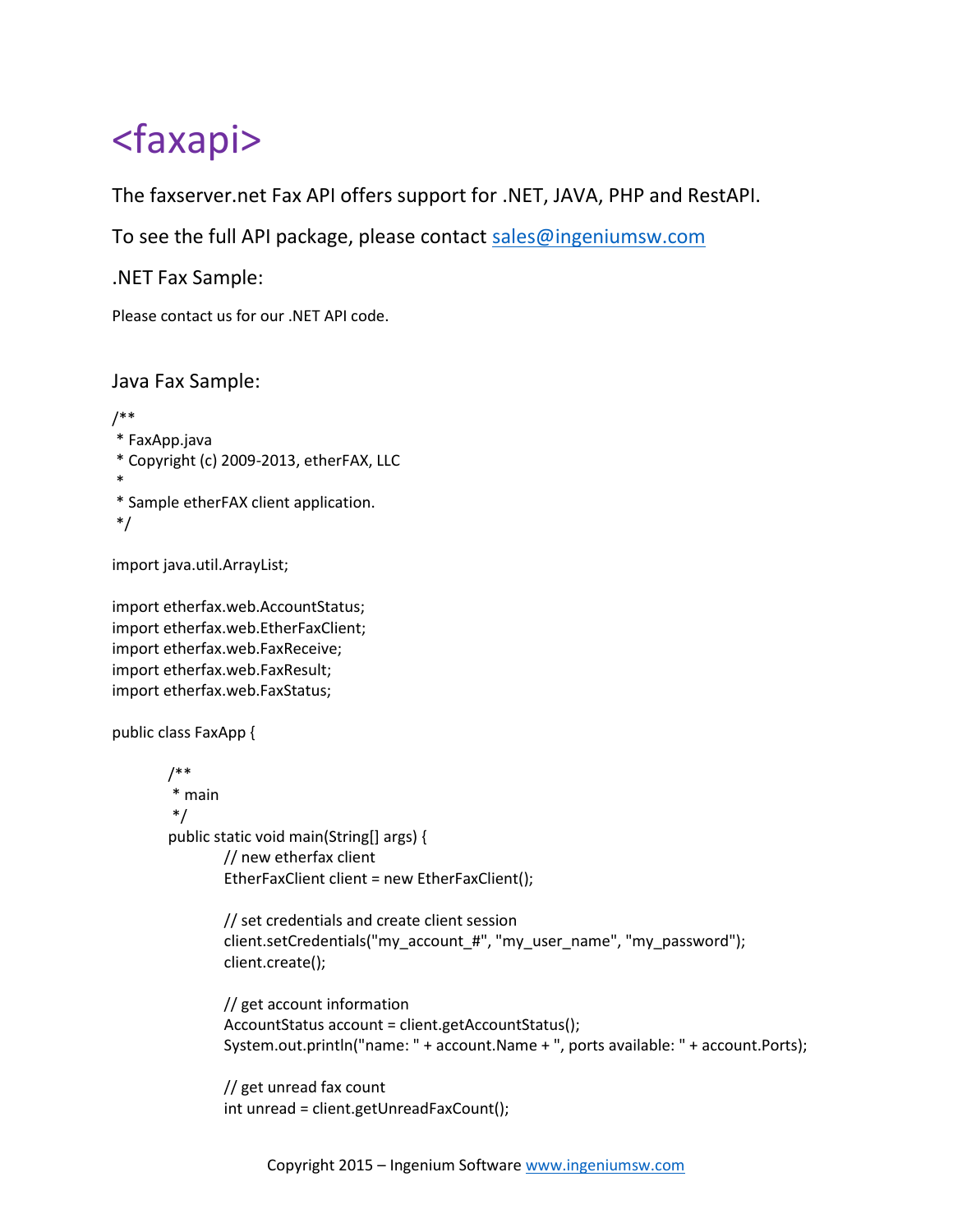```
if (unread > 0) {
                        // show unread fax count
                        System.out.println("unread faxes: " + unread);
                        // list all unread faxes
                        ArrayList<FaxReceive> list = client.getUnreadFaxList();
                        for (int n = 0; n < list.size(); n++) {
                                 // show job id
                                 System.out.println("job-id: " + list.get(n).JobId + ", received on: " +
list.get(n).ReceivedOn);
                                 // download the fax
                                 FaxReceive receive = client.getFax(list.get(n).JobId);
                                 if (receive != null) {
                                         // receive.FaxImage contains fax contents
                                 }
                                 // mark fax as read (only call if you have saved received fax successfully)
                                 client.setFaxReceived(list.get(n).JobId);
                        }
                }
                // show pending outbound faxes
                int pending = client.getPendingFaxes();
                System.out.println("pending faxes: " + pending);
                // send a fax
                int pages in file = 1;FaxStatus status = client.sendFax("my_phone_num",
                        "my_document.tif", pages_in_file, "my_csid", "my_caller_id", "my_tag");
                // was it accepted?
                if (status.Result == FaxResult.InProgress)
                        System.out.println("id: " + status.JobId);
                // save job id
                String id = status.JobId;
                while (true) {
                        // display result/status
                        System.out.println("result: " + status.Result);
                        // fax completed?
                        if (status.Result != FaxResult.InProgress)
                                 break;
                        try {
                                 // delay
```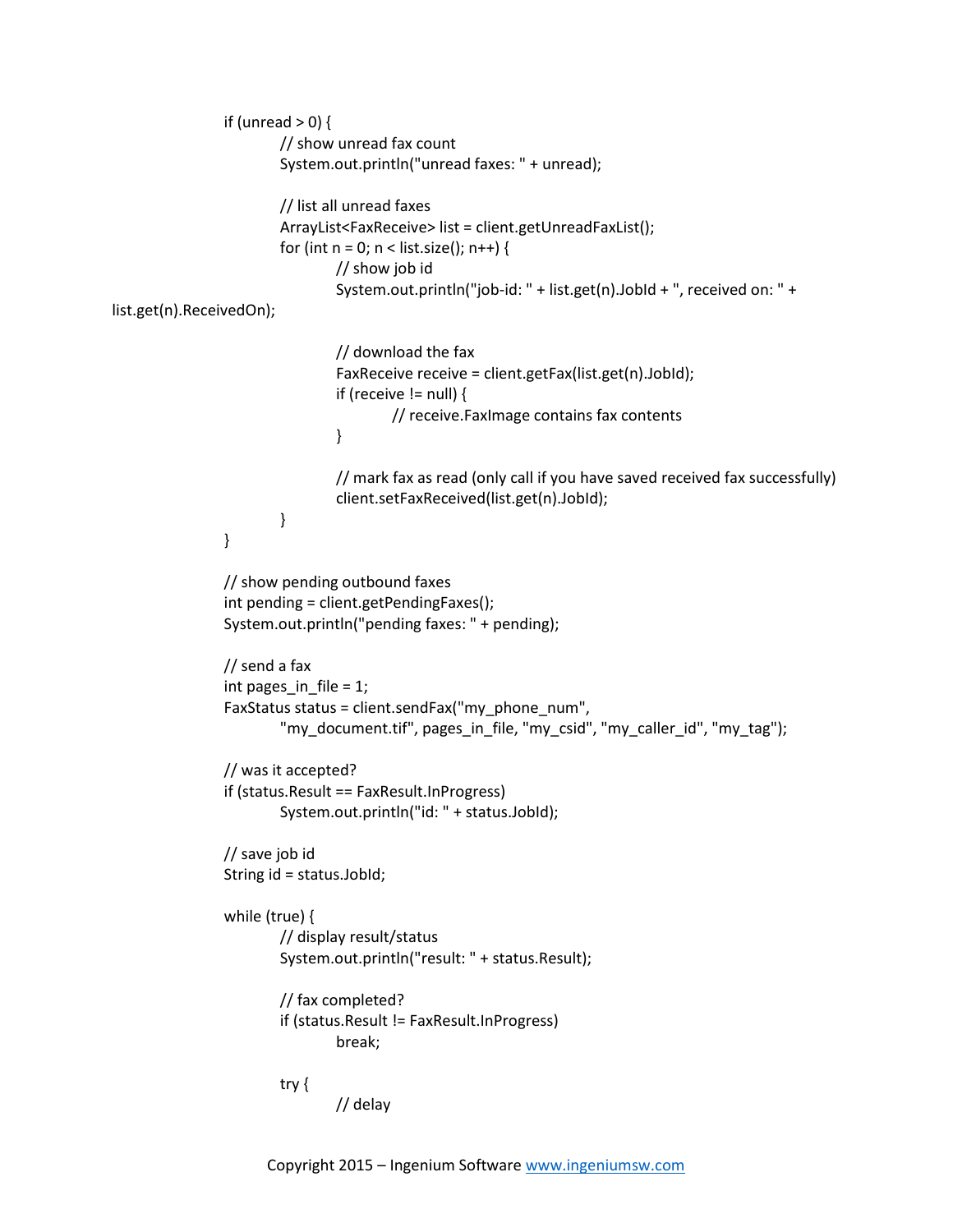```
Thread.sleep(15 * 1000);
                         }
                         catch (Exception e) {
                         }
                         // update status
                         status = client.getFaxStatus(id);
                }
                // close session
                client.close();
        }
}
```
## PHP Fax Sample:

setCredentials('efax-xxxx-xxxx/user\_name', 'password'); // get account status \$acc = \$client- >getAccountStatus(); echo"Account: ". \$acc->Account .", ports: ". + \$acc->Ports ."\n"; // get unread fax count \$unread = \$client->getUnreadFaxCount(); if (\$unread > 0) { // get unread fax list echo'Unread Faxes: '. \$unread ."\n"; \$faxes = \$client->getUnreadFaxList(); foreach (\$faxes as \$f) { // display fax information echo'New fax from: '. \$f->CallingNumber .' on '. \$f->ReceivedOn ."\n"; // download fax \$fax = \$client->getFax(\$f->JobId); echo'Fax image length: '. strlen(\$fax->FaxImage) ."\n"; // mark fax as received \$client->setFaxReceived(\$f->JobId); } } // send fax \$fax = \$client->sendFax('+18005551234', '/.../sample.tif', 0, 'MyCSID'); echo'Send Result: '. \$fax->Result ."\n"; if (\$fax->Result == FaxResult::InProgress) { // display job id if successful

## RestAPI Fax Sample:

```
using System;
using System.Collections.Generic;
using System.IO;
using System.Text;
using System.Threading;
using EtherFax.Web;
namespace EtherFax.Web.Test
{
       class Program
       {
               static void Main(string[] args)
               {
                       // create etherfax instance
                       EtherFaxConnection ef = new EtherFaxConnection("efax-9999-9999/jsmith",
"mypassword");
```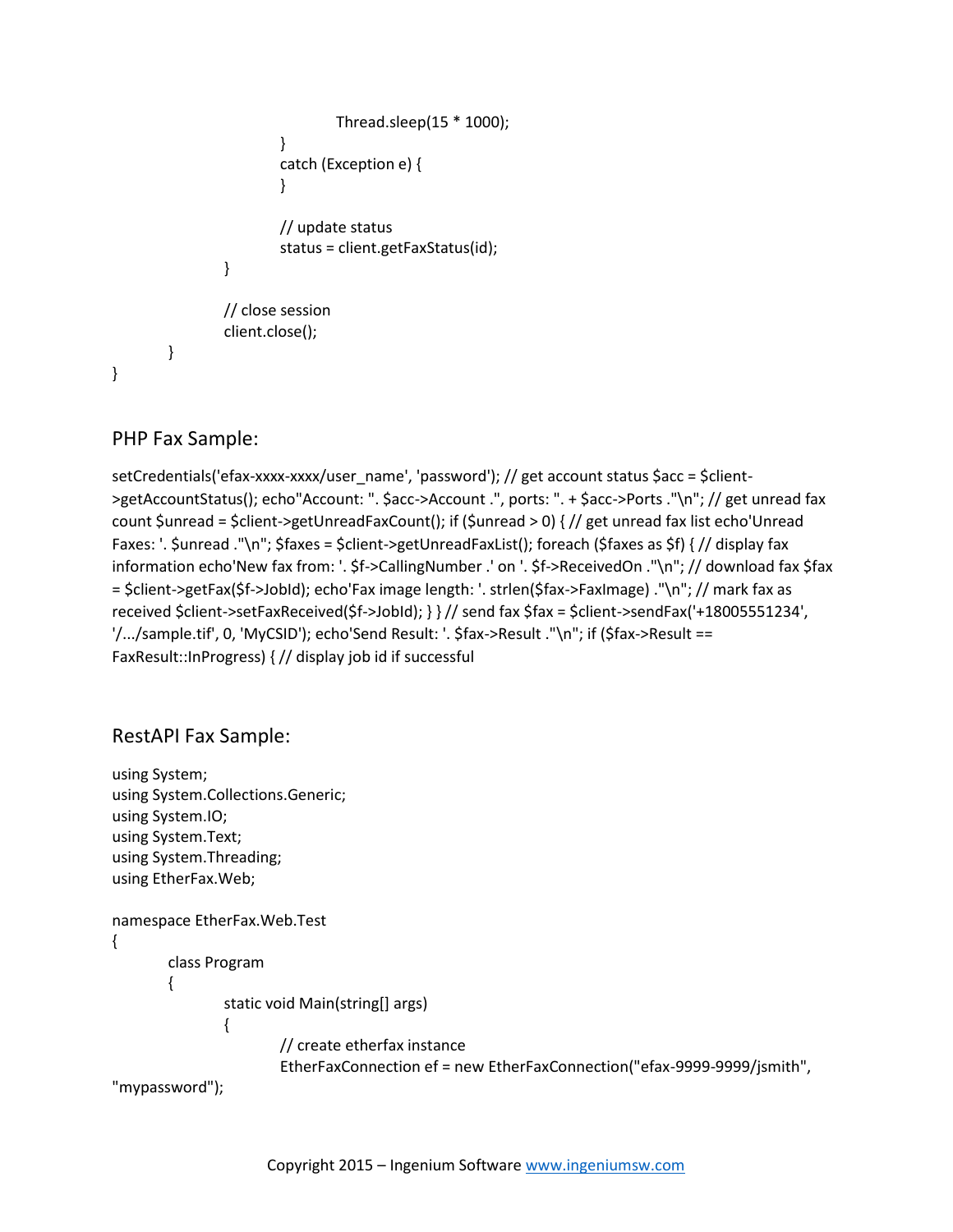```
// get account status
                        string response = ef.GetAccountStatus();
                        Console.WriteLine(response);
                        // get number of pending faxes
                        Console.WriteLine("pending faxes: {0}", ef.GetPendingFaxes());
                        // get number of unread faxes
                        Console.WriteLine("unread faxes: {0}", ef.GetUnreadFaxCount());
                        // list unread faxes
                        List<FaxReceive> list = ef.GetUnreadFaxList();
                        foreach (FaxReceive r in list)
                        {
                                // show fax
                                Console.WriteLine("received from: {0}, id: {1}", r.RemoteId, r.JobId);
                                // get complete fax
                                FaxReceive recv = ef.GetFax(r.JobId);
                                if (recv != null)
                                {
                                         // save to .tif file
                                         string file = "c:\\temp\\" + r.JobId.ToString() + ".tif";
                                         using (FileStream fs = new FileStream(file, FileMode.Create))
                                         {
                                                 fs.Write(recv.FaxImage, 0, recv.FaxImage.Length);
                                                 fs.Close();
                                         }
                                }
                                // mark as received
                                ef.MarkFaxReceived(r.JobId);
                        }
                        // send a fax
                        FaxStatus status = ef.SendFax("8005551234", "c:\\temp\\sample.tif", "My
CSID", null, "123abc");
                        Console.WriteLine("SendFax result: {0}, id: {1}", status.Result, status.JobId);
                        // let's monitor, if in progress
                        while (status.Result == FaxResult.InProgress)
                        {
                                // delay
                                Thread.Sleep(15000);
                                // get status
                                status = ef.GetFaxStatus(status.JobId);
                                if (status == null)
```